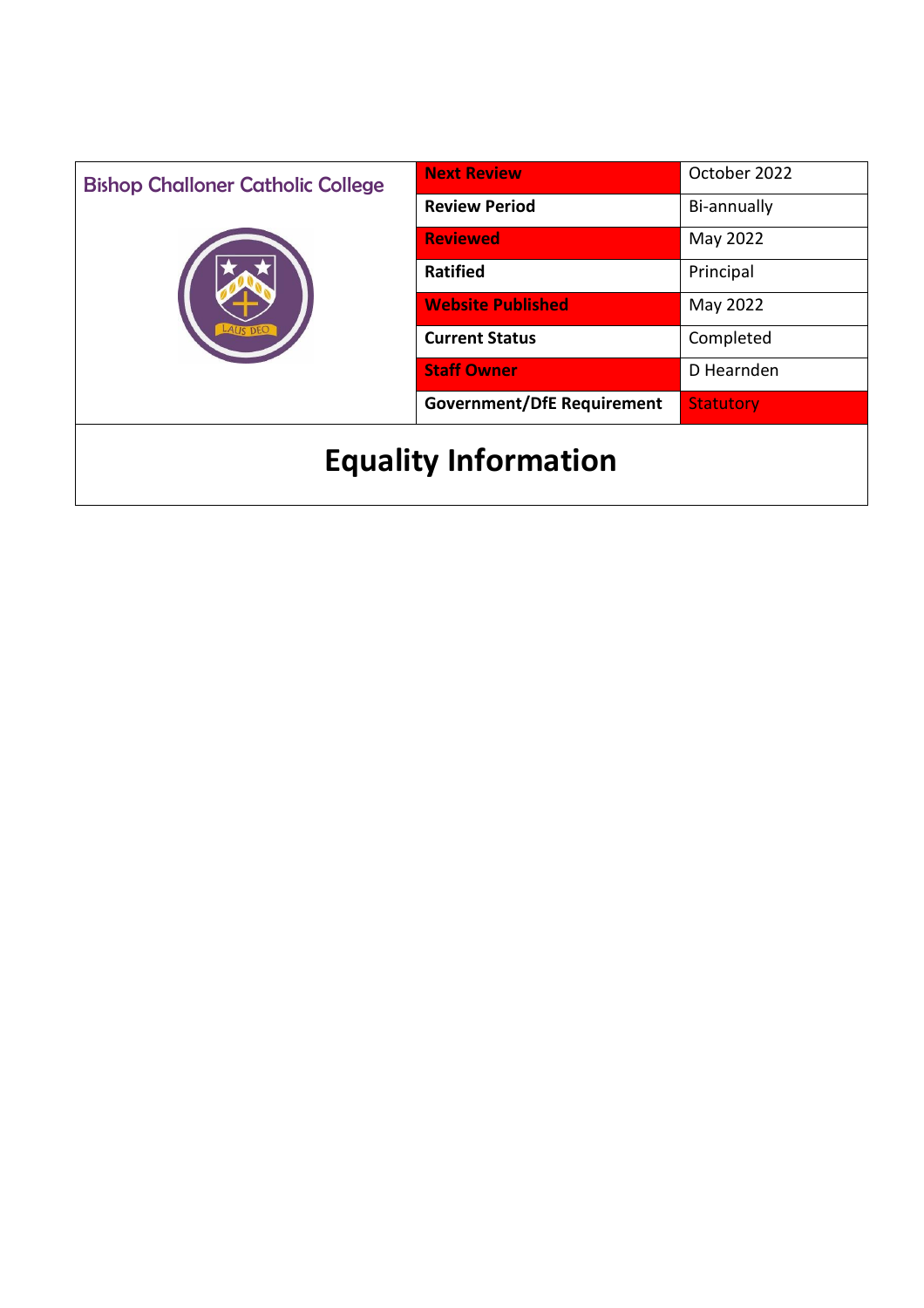# **RACE EQUALITY POLICY**

#### **INTRODUCTION**

This policy has been written to meet the school's statutory duty under the Race relations Amendment Act 2000. General and specific duties are required as follows:

The general duty requires us to have due regard to the need to:

- eliminate racial discrimination promote equality of opportunity
- promote good relations between people of different racial groups

The specific duty requires us to:

- prepare a written policy on racial equality;
- assess the impact of our policies, including this policy, on pupils, staff and parents, of different racial groups, including, in particular, the impact on attainment levels of these pupils;
- monitor the operation of our policies through the impact they have on such pupils, staff and parents, with particular reference to their impact on the attainment levels of such pupils.

# **SCHOOL CONTEXT**

Our school values the individuality of all our children. We are committed to giving all our children every opportunity to achieve the highest standards. Within this ethos of achievement, we do not tolerate bullying or harassment of any kind. This policy helps to ensure that this school promotes the individuality of all our children, irrespective of ethnicity, attainment, age, disability, gender or background. We aim to reflect the multi-ethnic nature of our society and ensure that the education we offer fosters positive attitudes to all people.

This policy reflects the general and specific duties on schools as detailed in the Race Relations Act 1976 and as amended by the Race relations Amendment Act 2000. This policy must be read in conjunction with other related school policies such as Behavior, Equal Opportunities and Special Educational Needs.

# **POLICY, LEADERSHIP AND MANAGEMENT**

The Principal and the Governing Body are responsible for ensuring that they policy is communicated, implemented and monitored.

The school aims statement includes a commitment to the promotion of equality of opportunity, tackling racial discrimination and promoting good race relations.

All staff are responsible for dealing with racist incidents, and being able to recognize and tackle racial bias and stereotyping.

Staff and governors will be given the opportunity to discuss the implications of the policy and any training needed.

All members of staff are entitled to appropriate training, in order that they can play their full part in ensuring that our school promotes racial equality. Training is linked to priorities within the School Development Plan. Funding for professional development is identified within the School Budget. Members of the Governing Body will also identify their own training needs in relation to racial equality.

The school will follow the LA Guidelines in dealing with incidents of racial harassment.

Any incident of racial harassment is unacceptable in our school. Incidents could take the form of physical assault, verbal abuse, and damage to a pupil's property or lack of cooperation in a lesson, due to ethnicity of a pupil. Any adult witnessing an incident or being informed about an incident must follow these agreed procedures:

- stop the incident and comfort the pupil who is the victim;
- reprimand the aggressor and inform the victim what action has been taken;
- if the incident is witnessed by other pupils, tell them why it is wrong;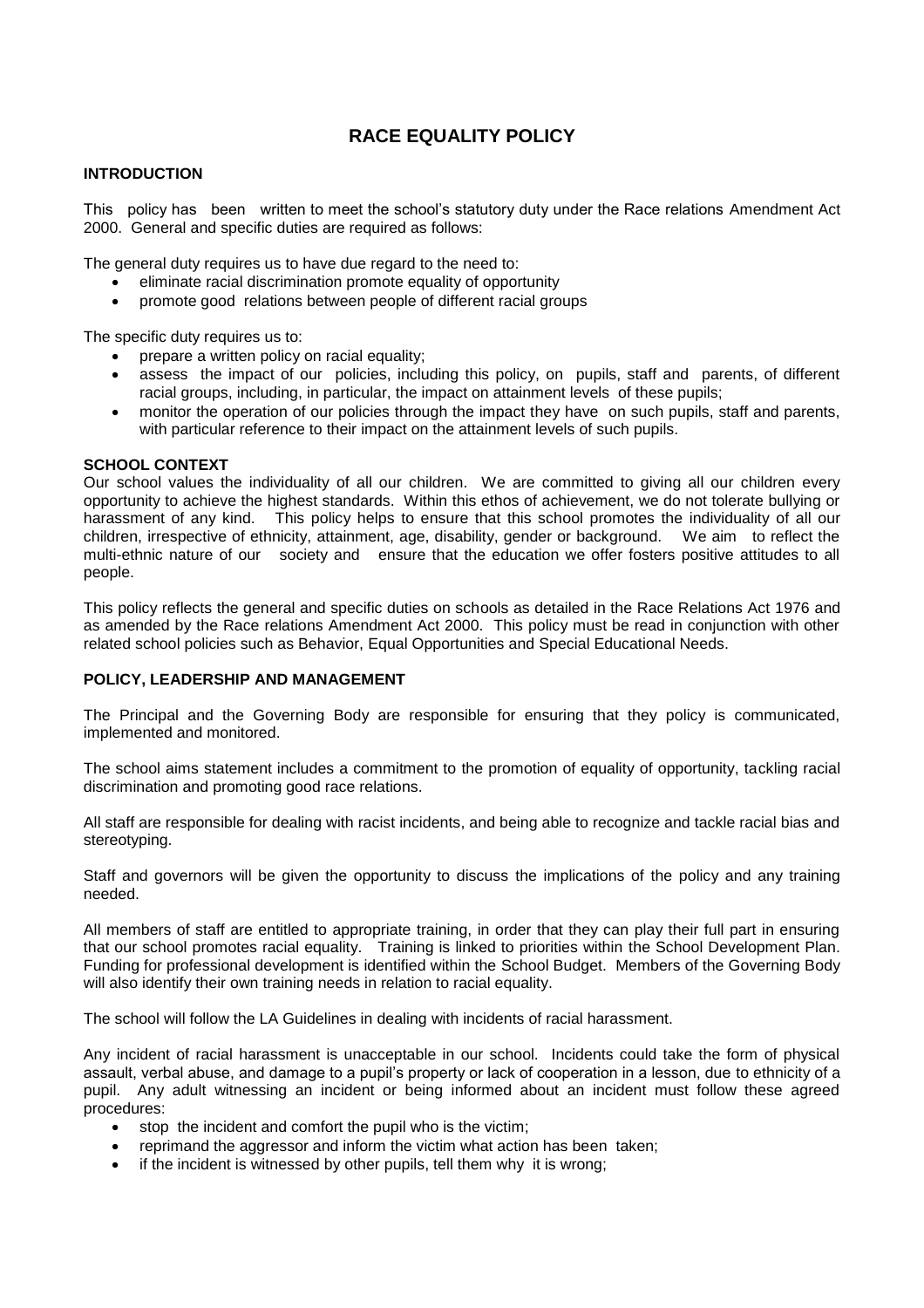- report the incident to the Principal or Vice Principal and inform him/her of the action taken;
- inform the Head of Year of both the victim and the aggressor, then record what happened using the school's behavior log system;
- Inform both sets of parents/guardians, if appropriate.

# **CURRICULUM, TEACHING AND ASSESSMENT**<br>The diversity of our society is addressed

diversity of our society is addressed through our schemes of work that reflect the National Curriculum programme of study. Teachers are flexible in their planning and offer appropriate challenges to all pupils, regardless of ethnicity.

We aim to provide all our pupils with the opportunity to succeed, and to reach the highest level of personal achievement. To do this, teaching and learning will:

- ensure equality of access for all pupils and prepare them for life in a diverse society; use materials that reflect a range of cultural backgrounds, without stereotyping; promote attitudes and value that will challenge racist behavior;
- provide opportunities for pupils to appreciate their own culture and celebrate the diversity of other cultures;
- seek to involve all parents in supporting their child's education;
- provide educational visits and extra-curricular activities that reflect all pupil groupings;
- take account of the performance of all pupils when planning for future learning and setting targets;
- make best use of all available resources to support the learning of all groups of pupils.

# **ADMISSION, ATTENDANCE, DISCIPLINE AND EXCLUSIONS**

The school is committed to ensuring that all processes are fairly applied.

If ethnic discrepancies in attendance of exclusions become apparent then this will be addressed to discover causes and to seek positive ways forward.

#### **PUPILS' PERSONAL DEVELOPMENT, ATTAINMENT AND PROGRESS**

Attainment is monitored across all subject areas for individual pupils.

Under achievement is addressed with differentiated work, and where appropriate, with additional input by support staff from within the school and from outside agencies. Support is allocated and monitored by the SENCO in consultation with subject teachers.

Achievement of all students is celebrated in a number of ways.

Extracurricular activities are open to all students who self-select by aptitude, ability and personal preference.

# **ATTITUDES AND ENVIRONMENT**

In our school, we aim to tackle racial discrimination and promote equality of opportunity and good race relations across all aspects of school life. We do this by:

- creating an ethos in which pupils and staff feel valued and secure;
- building self-esteem and confidence in our pupils, so that they can then use these qualities to influence their own relationships with others;
- having consistent expectations of pupils and their learning;
- removing or minimizing barriers to learning, so that all pupils can achieve;
- ensuring that our teaching takes into account the learning needs of all pupils through our schemes of work and lesson planning;
- actively tackling racial discrimination and promoting racial equality through our School Prospectus, newsletters to parents and displays of work; making clear to our pupils what constitutes aggressive and racist behavior; identifying clear procedures for dealing quickly with incidents of racist behavior; making pupils and staff confident to challenge aggressive and racist behavior.